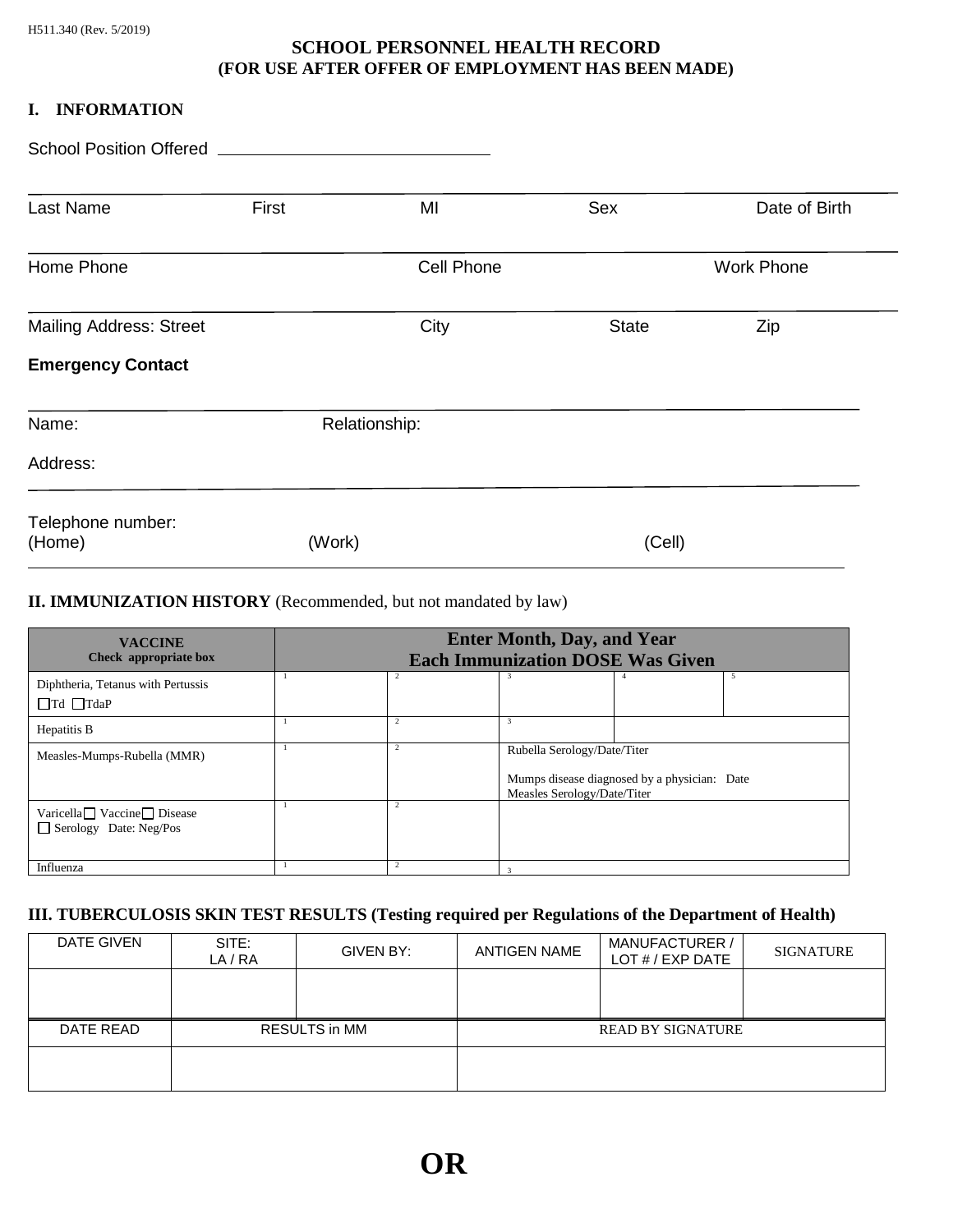### **IGRA TEST RESULTS**

| <b>DATE</b><br><b>COLLECTED</b>                                                         | <b>TEST NAME</b><br>(QFT-GIT, T-<br>SPOT, etc) | <b>POSITIVE</b>              |                  | <b>INDETERMINATE</b><br><b>NEGATIVE</b>                         | <b>QUANTITATIVE</b><br><b>RESULT</b> |
|-----------------------------------------------------------------------------------------|------------------------------------------------|------------------------------|------------------|-----------------------------------------------------------------|--------------------------------------|
|                                                                                         |                                                |                              |                  |                                                                 |                                      |
| <b>DATE TEST COMPLETED _</b>                                                            |                                                |                              |                  | SIGNATURE                                                       |                                      |
| Previously known/new positive reactors: _                                               |                                                |                              |                  |                                                                 |                                      |
| Chest X-ray:<br>(Attach a copy of the report.)                                          | Date:                                          | Results:                     | Other:           | Date:<br>(Attach a copy of the report.)                         | Results:                             |
| Preventive Anti-Tuberculosis Chemotherapy ordered: □ No                                 |                                                |                              |                  | Yes<br>Date: $\frac{1}{\sqrt{1-\frac{1}{2}} \cdot \frac{1}{2}}$ |                                      |
| IS CURRENTLY FREE FROM TUBERCULOSIS DISEASE.<br>IV. MEDICAL CONDITIONS $({\checkmark})$ |                                                | N <sub>0</sub><br><b>Yes</b> | If Yes, Explain: |                                                                 |                                      |
|                                                                                         |                                                |                              |                  |                                                                 |                                      |
|                                                                                         |                                                |                              |                  |                                                                 |                                      |
|                                                                                         |                                                |                              |                  |                                                                 |                                      |
| Chemical Dependency                                                                     |                                                |                              |                  |                                                                 |                                      |
|                                                                                         |                                                |                              |                  |                                                                 |                                      |
|                                                                                         |                                                |                              |                  |                                                                 |                                      |
| Diabetes Mellitus                                                                       |                                                |                              |                  |                                                                 |                                      |
| Gastrointestinal Disorder                                                               |                                                |                              |                  |                                                                 |                                      |
|                                                                                         |                                                |                              |                  |                                                                 |                                      |
|                                                                                         |                                                |                              |                  |                                                                 |                                      |
| Neuromuscular Disorder                                                                  |                                                |                              |                  |                                                                 |                                      |
| Orthopedic Condition                                                                    |                                                |                              |                  |                                                                 |                                      |
|                                                                                         |                                                |                              |                  |                                                                 |                                      |
|                                                                                         |                                                |                              |                  |                                                                 |                                      |
|                                                                                         |                                                |                              |                  |                                                                 |                                      |
|                                                                                         |                                                |                              |                  |                                                                 |                                      |
|                                                                                         |                                                |                              |                  |                                                                 |                                      |

# **V. PHYSICAL EXAMINATION (**✓**)**

|                             | <b>NORMAL</b> | <b>ABNORMAL</b> | <b>NOT</b><br><b>EXAMINED</b> | <b>COMMENTS</b> |
|-----------------------------|---------------|-----------------|-------------------------------|-----------------|
| Height (inches)             |               |                 |                               |                 |
| Weight (pounds)             |               |                 |                               |                 |
| Pulse                       |               |                 |                               |                 |
| <b>Blood Pressure</b>       |               |                 |                               |                 |
| Hair/Scalp                  |               |                 |                               |                 |
| Skin                        |               |                 |                               |                 |
| Eyes - Visual Acuity: RL    |               |                 |                               |                 |
| Eyes - Color Vision         |               |                 |                               |                 |
| Ears - Hearing (dB) RL      |               |                 |                               |                 |
| Nose and Throat             |               |                 |                               |                 |
| Teeth and Gingiva           |               |                 |                               |                 |
| Lymph Glands                |               |                 |                               |                 |
| Heart - Murmur, etc         |               |                 |                               |                 |
| Lungs - Adventious Findings |               |                 |                               |                 |